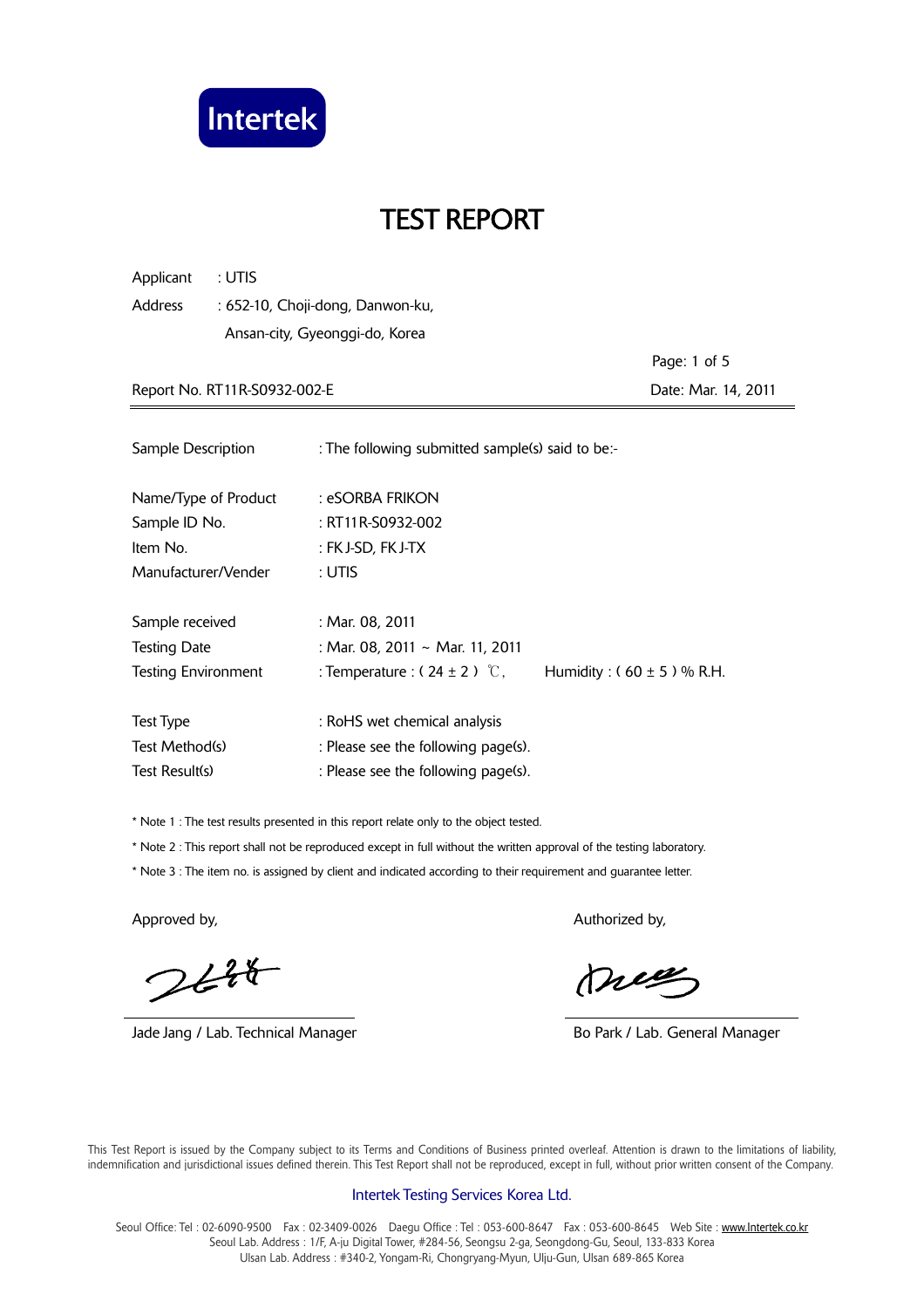

Report No. RT11R-S0932-002-E **Date: Mar. 14, 2011** 

Page: 2 of 5

Sample ID No. : RT11R-S0932-002 Sample Description : eSORBA FRIKON

| <b>Test Item</b>                                           | Unit  | <b>Test Method</b>                                                                                                          | <b>MDL</b>     | Result |
|------------------------------------------------------------|-------|-----------------------------------------------------------------------------------------------------------------------------|----------------|--------|
| Cadmium (Cd)                                               | mg/kg | With reference to<br>IEC 62321 Edition 1.0: 2008,<br>by acid digestion and<br>determined by ICP-OES                         | 0.5            | N.D.   |
| Lead (Pb)                                                  | mg/kg |                                                                                                                             | 5              | N.D.   |
| Mercury (Hg)                                               | mg/kg |                                                                                                                             | $\overline{2}$ | N.D.   |
| Hexavalent Chromium (Cr <sup>6+</sup> )<br>(For non-metal) | mg/kg | With reference to<br>IEC 62321 Edition 1.0: 2008,<br>by alkaline digestion and<br>determined by UV-VIS<br>Spectrophotometer | 1              | N.D.   |
| Polybrominated Biphenyl (PBBs)                             |       |                                                                                                                             |                |        |
| Monobromobiphenyl<br>mg/kg                                 |       |                                                                                                                             | 5              | N.D.   |
| Dibromobiphenyl                                            | mg/kg |                                                                                                                             | 5              | N.D.   |
| Tribromobiphenyl                                           | mg/kg | With reference to<br>IEC 62321 Edition 1.0: 2008,<br>by solvent extraction and<br>determined by GC/MS                       | 5              | N.D.   |
| Tetrabromobiphenyl                                         | mg/kg |                                                                                                                             | 5              | N.D.   |
| Pentabromobiphenyl                                         | mg/kg |                                                                                                                             | 5              | N.D.   |
| Hexabromobiphenyl                                          | mg/kg |                                                                                                                             | $\overline{5}$ | N.D.   |
| Heptabromobiphenyl                                         | mg/kg |                                                                                                                             | 5              | N.D.   |
| Octabromobiphenyl                                          | mg/kg |                                                                                                                             | 5              | N.D.   |
| Nonabromobiphenyl                                          | mg/kg |                                                                                                                             | 5              | N.D.   |
| Decabromobiphenyl                                          | mg/kg |                                                                                                                             | $\overline{5}$ | N.D.   |
| Polybrominated Diphenyl Ether (PBDEs)                      |       |                                                                                                                             |                |        |
| Monobromodiphenyl ether                                    | mg/kg |                                                                                                                             | 5              | N.D.   |
| Dibromodiphenyl ether                                      | mg/kg |                                                                                                                             | $\overline{5}$ | N.D.   |
| Tribromodiphenyl ether                                     | mg/kg | With reference to<br>IEC 62321 Edition 1.0: 2008,<br>by solvent extraction and<br>determined by GC/MS                       | 5              | N.D.   |
| Tetrabromodiphenyl ether                                   | mg/kg |                                                                                                                             | 5              | N.D.   |
| Pentabromodiphenyl ether                                   | mg/kg |                                                                                                                             | $\overline{5}$ | N.D.   |
| Hexabromodiphenyl ether                                    | mg/kg |                                                                                                                             | $\overline{5}$ | N.D.   |
| Heptabromodiphenyl ether                                   | mg/kg |                                                                                                                             | $\overline{5}$ | N.D.   |
| Octabromodiphenyl ether                                    | mg/kg |                                                                                                                             | $\overline{5}$ | N.D.   |
| Nonabromodiphenyl ether                                    | mg/kg |                                                                                                                             | $\overline{5}$ | N.D.   |
| Decabromodiphenyl ether                                    | mg/kg |                                                                                                                             | $\overline{5}$ | N.D.   |

Tested by : Nikkie Lee, Leo Kim, Ellen Jung, Jessica Kang

Notes :  $\text{mg/kg} = \text{ppm} = \text{parts per million}$  $\leq$  = Less than  $N.D. = Not detected ( **MDL**)$ MDL = Method detection limit

 This Test Report is issued by the Company subject to its Terms and Conditions of Business printed overleaf. Attention is drawn to the limitations of liability, indemnification and jurisdictional issues defined therein. This Test Report shall not be reproduced, except in full, without prior written consent of the Company.

#### Intertek Testing Services Korea Ltd.

Seoul Office: Tel: 02-6090-9500 Fax: 02-3409-0026 Daegu Office: Tel: 053-600-8647 Fax: 053-600-8645 Web Site: www.Intertek.co.kr Seoul Lab. Address : 1/F, A-ju Digital Tower, #284-56, Seongsu 2-ga, Seongdong-Gu, Seoul, 133-833 Korea Ulsan Lab. Address : #340-2, Yongam-Ri, Chongryang-Myun, Ulju-Gun, Ulsan 689-865 Korea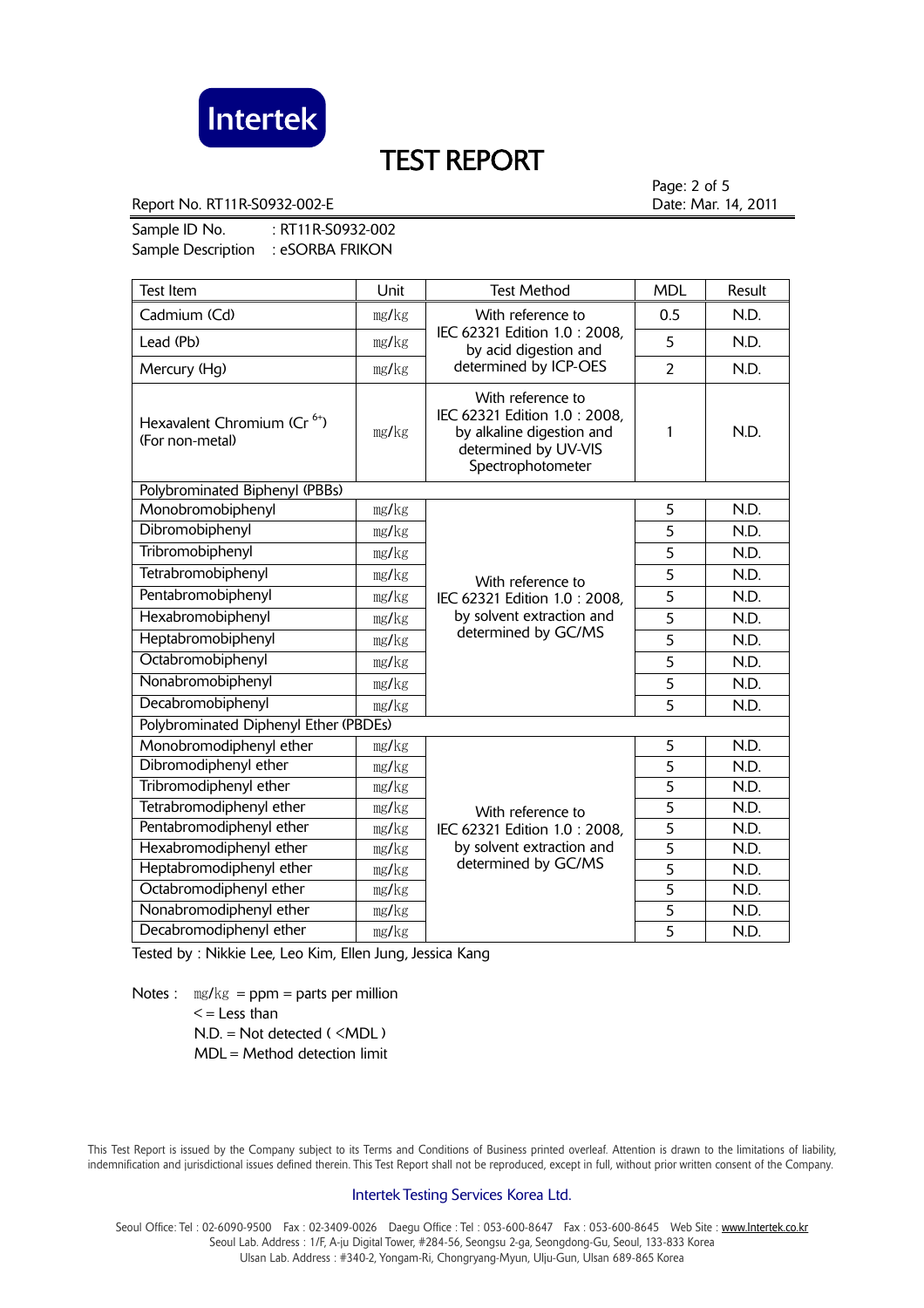

Report No. RT11R-S0932-002-E Date: Mar. 14, 2011

Page: 3 of 5

Sample ID No. : RT11R-S0932-002 Sample Description : eSORBA FRIKON

| Test Item     | Unit  | <b>Test Method</b>                                                                    | <b>MDL</b> | Result |
|---------------|-------|---------------------------------------------------------------------------------------|------------|--------|
| Bromine (Br)  | mg/kg | With reference to EN 14582,<br>by oxygen combustion with<br>bomb and determined by IC | 30         | N.D.   |
| Chlorine (CI) | mg/kg | With reference to EN 14582,<br>by oxygen combustion with<br>bomb and determined by IC | 30         | N.D.   |
| Fluorine (F)  | mg/kg | With reference to EN 14582,<br>by oxygen combustion with<br>bomb and determined by IC | 30         | N.D.   |
| lodine (l)    | mg/kg | With reference to EN 14582,<br>by oxygen combustion with<br>bomb and determined by IC | 30         | N.D.   |

Tested by : Nikkie Lee

Notes :  $mg/kg = ppm = parts per million$  $\leq$  = Less than N.D. = Not detected ( <MDL ) MDL = Method detection limit

\* View of sample as received;-



 This Test Report is issued by the Company subject to its Terms and Conditions of Business printed overleaf. Attention is drawn to the limitations of liability, indemnification and jurisdictional issues defined therein. This Test Report shall not be reproduced, except in full, without prior written consent of the Company.

#### Intertek Testing Services Korea Ltd.

Seoul Office: Tel: 02-6090-9500 Fax: 02-3409-0026 Daegu Office: Tel: 053-600-8647 Fax: 053-600-8645 Web Site: www.Intertek.co.kr Seoul Lab. Address : 1/F, A-ju Digital Tower, #284-56, Seongsu 2-ga, Seongdong-Gu, Seoul, 133-833 Korea Ulsan Lab. Address : #340-2, Yongam-Ri, Chongryang-Myun, Ulju-Gun, Ulsan 689-865 Korea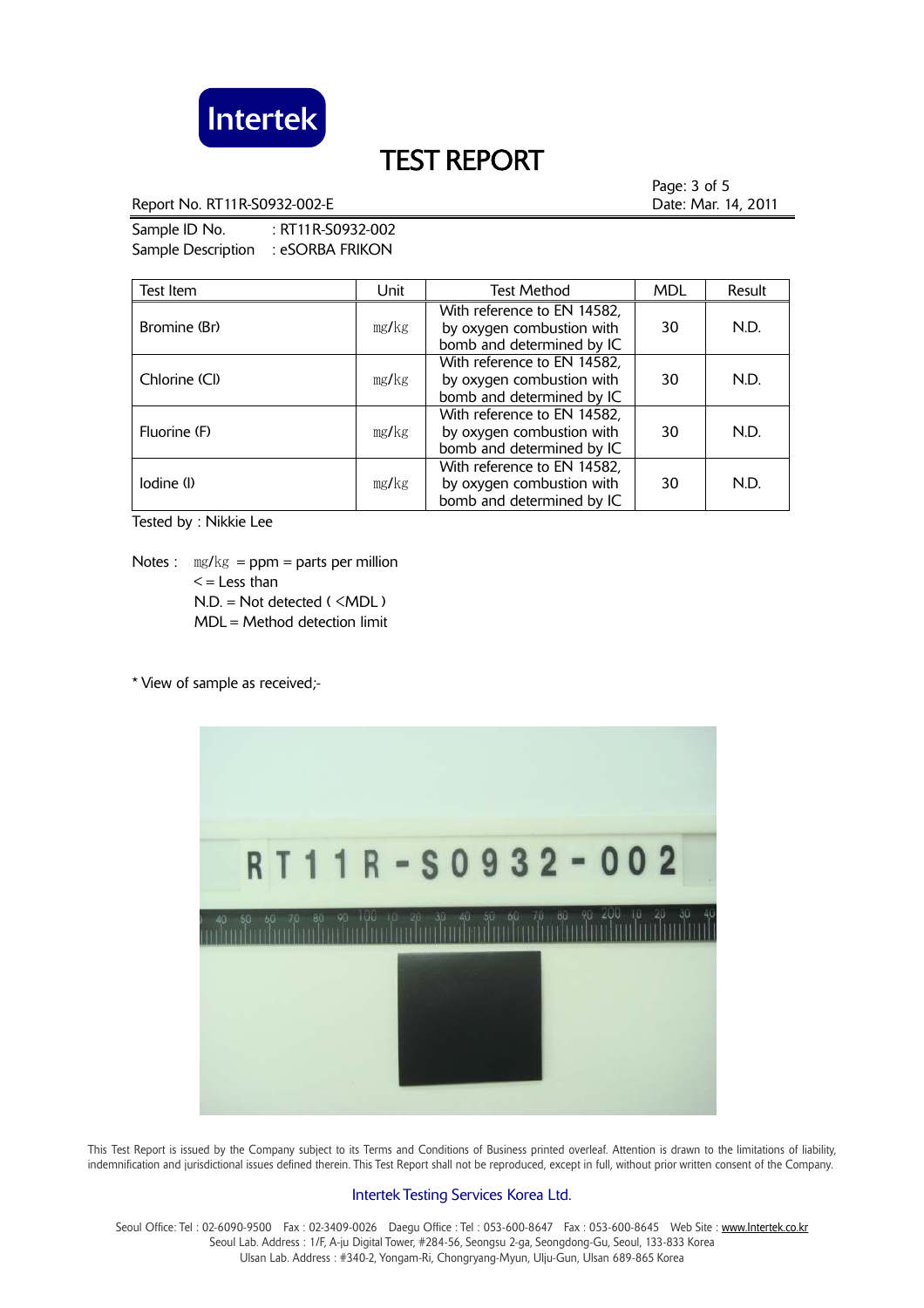

Report No. RT11R-S0932-002-E **Date: Mar. 14, 2011** 

Sample ID No. : RT11R-S0932-002 Sample Description : eSORBA FRIKON

Page: 4 of 5



Remarks :

\*1 : List of appropriate acid:

| Material    | Acid added for digestion                                       |
|-------------|----------------------------------------------------------------|
| Polymers    | $HNO3 HCl, HF, H2O2, H3BO3$                                    |
| Metals      | $HNO3$ , HCI, HF                                               |
| Electronics | $HNO3$ , HCI, H <sub>2</sub> O <sub>2</sub> , HBF <sub>4</sub> |

 This Test Report is issued by the Company subject to its Terms and Conditions of Business printed overleaf. Attention is drawn to the limitations of liability, indemnification and jurisdictional issues defined therein. This Test Report shall not be reproduced, except in full, without prior written consent of the Company.

#### Intertek Testing Services Korea Ltd.

Seoul Office: Tel : 02-6090-9500 Fax : 02-3409-0026 Daegu Office : Tel : 053-600-8647 Fax : 053-600-8645 Web Site : www.Intertek.co.kr Seoul Lab. Address : 1/F, A-ju Digital Tower, #284-56, Seongsu 2-ga, Seongdong-Gu, Seoul, 133-833 Korea Ulsan Lab. Address : #340-2, Yongam-Ri, Chongryang-Myun, Ulju-Gun, Ulsan 689-865 Korea